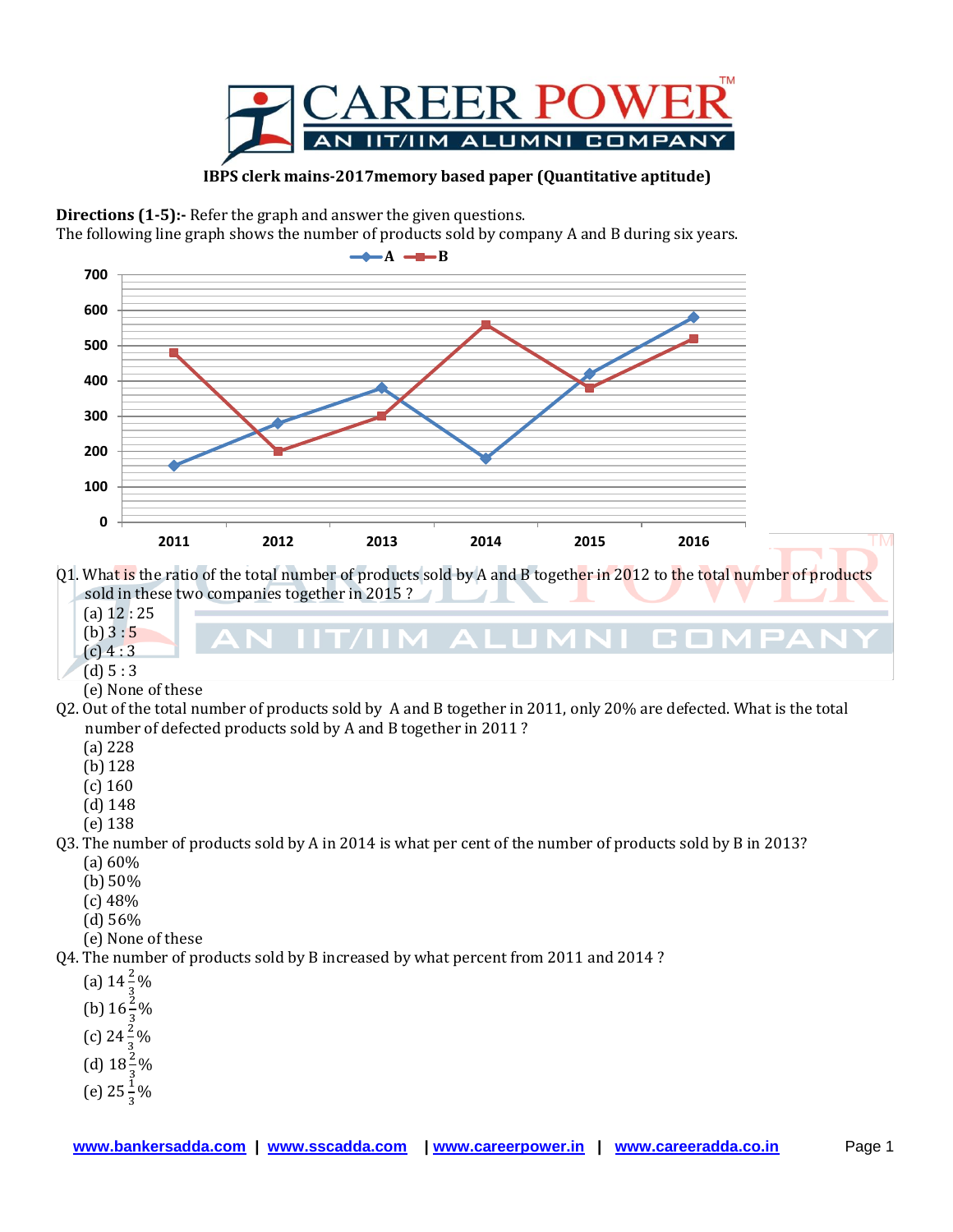- Q5. What is the difference between the total number of products sold by B in 2011, 2012 and 2016 together and the total number of products sold by A in 2011, 2012 and 2013 together ?
	- (a) 480
	- (b) 360
	- (c) 580
	- (d) 380
	- (e) 280

**Directions (6-10):** Study the table carefully and answer the following questions.

| <b>Village</b> | % of people having<br><b>Bank account</b><br>out of total<br>population in<br>the village | <b>Out of people having Bank Account</b>                |                                         |  |
|----------------|-------------------------------------------------------------------------------------------|---------------------------------------------------------|-----------------------------------------|--|
|                |                                                                                           | % male among the<br>total people<br><b>Bank Account</b> | % of Inoperative<br><b>Bank Account</b> |  |
| А              | 45%                                                                                       | 60%                                                     | 40%                                     |  |
| B              | 60%                                                                                       | 30%                                                     | 10%                                     |  |
|                | 60%                                                                                       | 70%                                                     | 30%                                     |  |
|                | 55%                                                                                       | 50%                                                     | 20%                                     |  |
|                | 35%                                                                                       | 40%                                                     | 60%                                     |  |

- Q6. If the population in village A and C are in ratio of 2 : 1 then, what is the ratio of inoperative Bank Account in Bank A and C.
	- $(a) 1 : 3$
	- $(b) 3:2$
	- $(c) 1 : 2$
	- $(d)$  4 : 5
	- (e) None of these
- Q7. If out of the total inoperative Bank account in village B half account holder is female which is equal to 300, then find the total population of village B? a ser

**TM** 

- (a) 10000
- (b) 12000
- (c) 14000
- (d) 8000
- (e) 9000
- Q8. If the population of village C and D are in ratio of 1 : 2, then number of people in village C having Bank account is by what approximately percent less or more than that of village D
	- (a) 49.45%
	- (b) 42.45%
	- (c) 47.45%
	- (d) 43.45%
	- (e) 45.45%
- Q9. If the ratio of population in village A, B and C are in 1 : 2 : 3 then what percent of people in village A, B and C taking together have a bank account.
	- (a) 51.5%
	- (b) 52.5%
	- (c) 59.5%
	- (d) 57.5%
	- (e) 55.5%
- Q10. Percentage of inoperative Bank account in Village E is by what percent more than the percentage of operative Bank accounts in the same village:
	- (a) 45%
	- (b) 50%
	- (c) 60%
	- (d) 55%

(e) 75%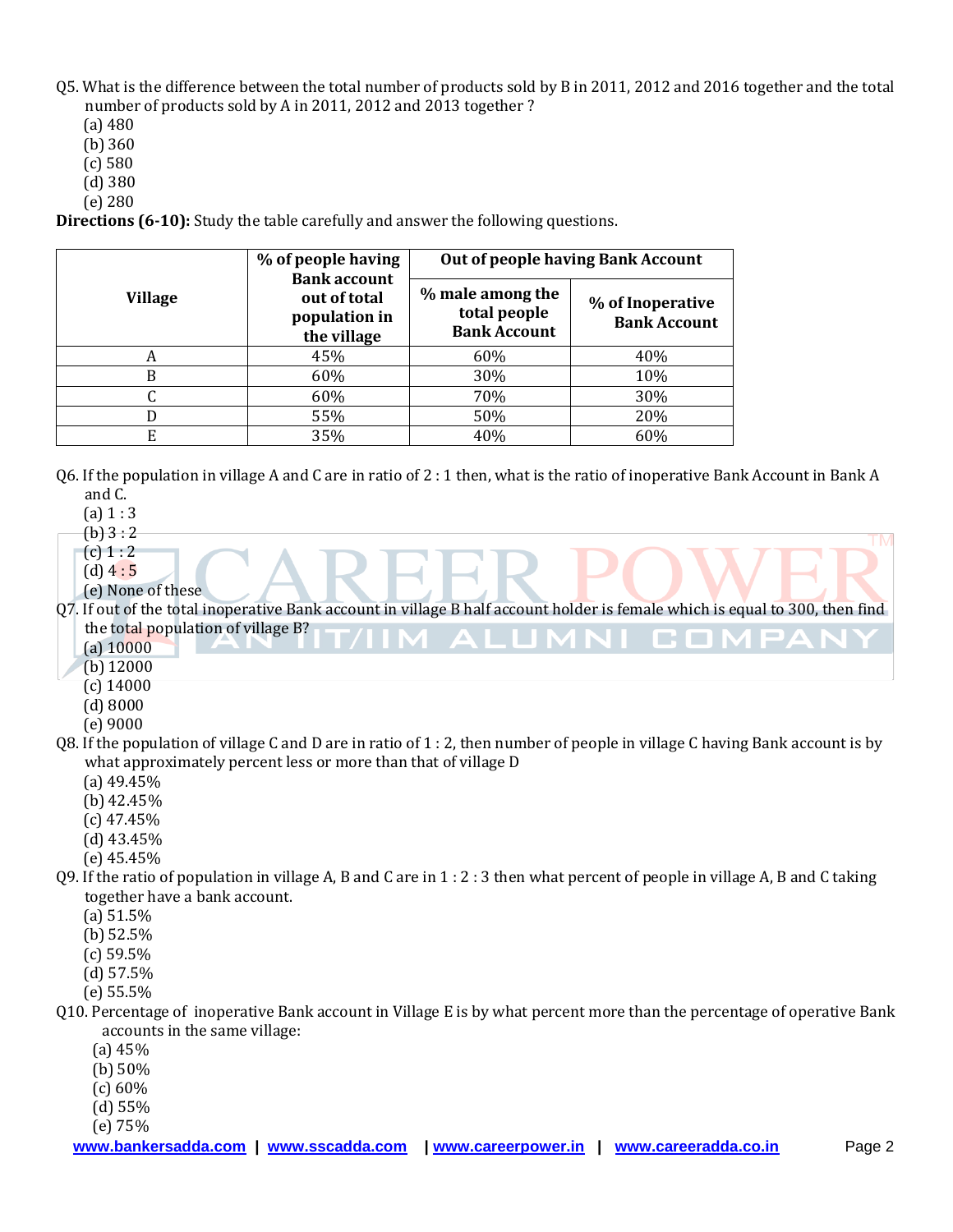**Directions (11-15):** The following questions are accopanied by three statements (A) or (I), (B) or (II), and (C) or (III). You have to determine which statement(s) is/are sufficient/necessary to answer the questions.

**TM** 

r n

Q11. What is the inradius of a right-angled triangle?

- **A.** The area of the triangle is known.
- **B.** Any two sides of the triangle are known.
- **C.** The perimeter of the triangle is known.
- (a) B alone is sufficient
- (b) A and C together are sufficient
- (c) Any one statement is sufficient
- (d) Either B alone or A and C together are sufficient
- (e) All together are necessary
- Q12. What is rate of interest per annum?
	- **A.** The amount becomes Rs 9331.20 in 2 years at compound interest.
	- **B.** The difference between CI and SI at the same rate of interest in 2 yrs is Rs 51.20.
	- **C.** The amount invested in Rs 8000.
	- (a) Only A and B together
	- (b) Only B and C together
	- (c) B and either A or C only
	- (d) C and either A or B only
	- (e) Any two of them

## Q13. Find the number of days in which Q can do a job if P can do the same job in 8 days.

- **A.** Q is 60% more efficient than P.
- **B.** P and Q together can do the job in  $3\frac{1}{13}$  days.
- **C.** P is 37  $\frac{1}{2}$  % less efficient than Q.
- (a) Only A is sufficient
- (b) Only B is sufficient
- (c) Either A or B is sufficient
- (d) Any of them
- (e) A and C together are sufficient
- Q14. What is the non-voting population of a certain country?
	- **A.** Only males above 21 years of age can vote.
		- **B.** Males above 21 years form 30% of the total population.
		- **C.** The total population of the country is 30 million.
		- (a) A only
		- (b) B only
		- (c) C only
		- (d) A and C only
		- (e) None of the above
- Q15. A shopkeeper sold an article and got Rs 300 as profit. Find the profit percentage.
	- **A.** Selling price of the article is Rs 1200.
	- **B.** He gave 25% discount, which is Rs 400, on the labelled price
	- **C.** Cost price of the article is Rs 900.
	- (a) Any two of them
	- (b) Any of them
	- (c) B and either A or C
	- (d) Either A or C only
	- (e) A and C together

**Directions (16-20):** Equation number I and II are given. You have to solve both the questions and answer.

 $Q16.$  **I.**  $x^2$ 

- $II. y^2$
- (a)  $x \leq y$
- (b)  $x > v$
- (c) Relationship between x and y cannot be determined
- (d)  $x < y$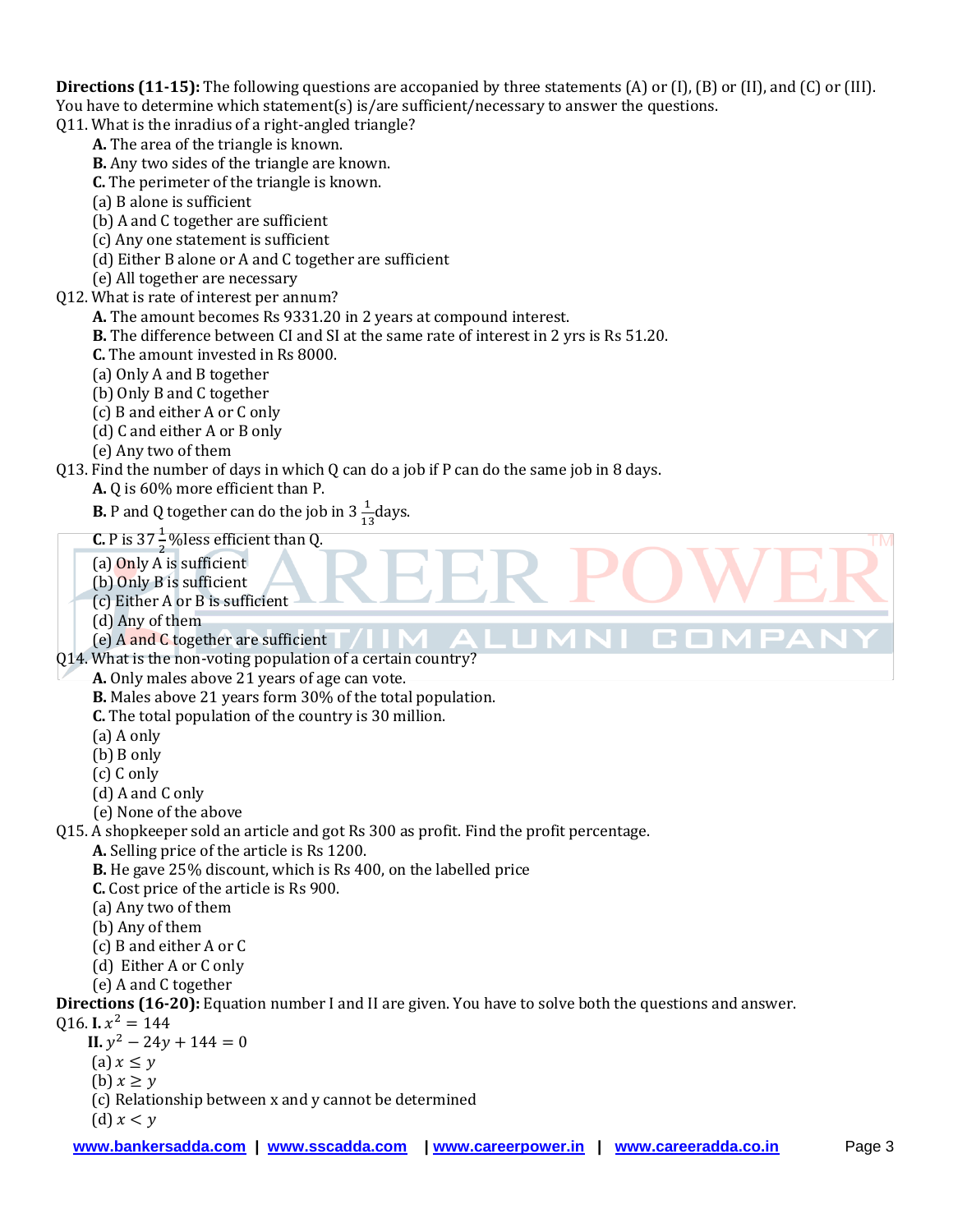(e)  $x > y$  $Q17.$  **I.**  $2x^2$ **II.**  $2y^2$ (a)  $x \leq y$ (b)  $x \geq y$ (c) Relationship between x and y cannot be determined (d)  $x < y$ (e)  $x > y$  $Q18.$  **I.**  $x^2$ **II.**  $3y^2$ (a)  $x > y$ (b)  $x \geq y$  $(c)$   $x < y$ (d)  $x \leq y$ (e)  $x = y$  or the relationship cannot be established Q19. **I.**  $\sqrt{200x} + \sqrt{102} = 0$ **II.**  $\sqrt{160}v + \sqrt{200} = 0$ (a)  $x > y$ (b)  $x \geq y$ (c)  $x < y$ (d)  $x \leq y$ (e)  $x = y$  or the relationship cannot be established  $Q20$ . **I.**  $(13)^2$ **II.**  $(16)^2$ **TM**  $(a) x > y$ (b)  $x \geq y$  $(c)$   $x < y$ (d)  $x \leq y$ (e)  $x = y$  or the relationship cannot be established Q21. One fill pipe A takes 3 minutes more to fill the cistern than two fill pipes A and B opened together to fill it. Second fill pipe B takes 21  $\frac{1}{3}$  minutes more to fill cistern than two fill pipes A and B opened together to fill it. When will the cistern be full if both pipes are opened simultaneously. (a) 7 minutes (b) 16 minutes (c) 8 minutes (d) 10 minutes (e) 12 minutes Q22. In an examination P scored 25 marks less than Q. Q scored 45 more marks than R. T scored 75 marks which is 10 more than R. U's score is 80 less than maximum marks of the test. What approximate percentage of marks did U score in the examination if he gets 55 marks more than R? (a) 90 (b) 70 (c) 80 (d) 60 (e) 85 Q23. The largest and the smallest angles of a triangle are in the ratio of 3:1 respectively. The second largest angle of the triangle is equal to 56°. What is the value of largest angle of the triangle? (a) 49 (b) 129 (c) 123 (d) 93

(e) None of these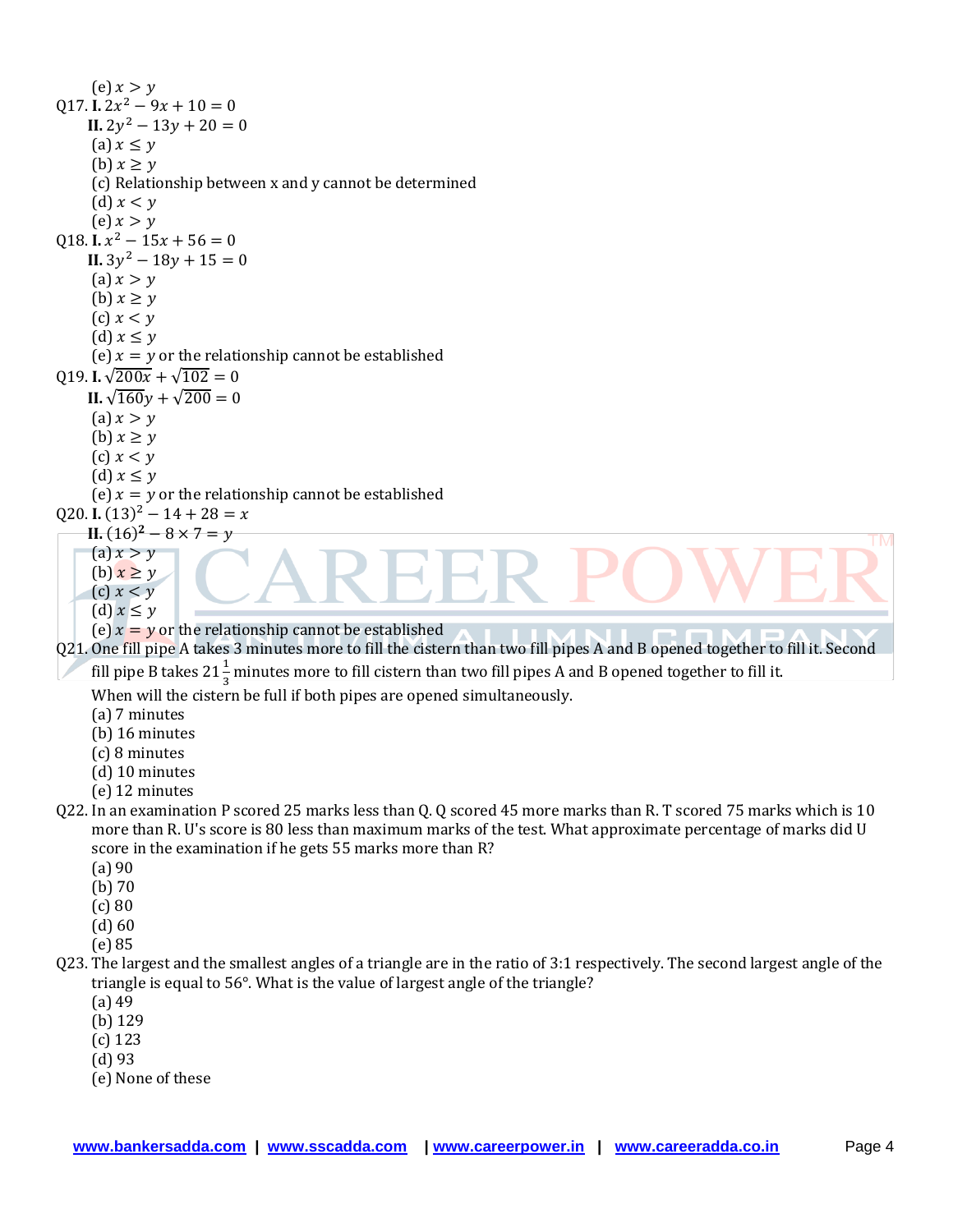- Q24. The difference between the sum of four consecutive odd numbers and three consecutive even numbers together is 20. Also, the largest even number is 5 more than the largest odd number. What is the sum of the smallest odd number and the smallest even number ?
	- (a) 77
	- (b)71
	- (c) 879
	- (d) 83
	- (e) Cannot be determined
- Q25. Anoop sells a book to Mayank at a profit of 20% and Mayank sells this book to Siddharth at a profit of 25%. Now Siddharth sells this book at a loss of 10% to Shishir. At what percentage loss should Shishir sells this book now so that his SP becomes equal to Anoop's CP?
	- (a) 36.68%
	- (b) 25.92%
	- (c) 48.66%
	- (d) 16.46%
	- (e) Cannot be determined
- Q26. A shopkeeper marks up the price of his product by 40%. If he increases the discount from 5% to 10% ,the profit would decrease by Rs 14. How much profit would he earn if he gives a discount of 20% on the marked price?
	- (a) Rs. 56
	- (b) Rs. 28
	- (c) Rs. 32
	- (d) Rs. 24
	- (e) Rs. 38
- Q27. Monica deposited a total of Rs. 10500 with a bank in two different deposit schemes at 10% p.a., interest being compounded annually. As per the schemes, she gets the same amount after 2 years on the first deposit as she gets after 3 years on the second deposit. How much money did she deposit for 3 years?

N IIT/IIM ALUMNI COMPAN

- (a) Rs. 4500
- (b) Rs. 5000
- (c) Rs. 6500
- (d) Rs. 7200
- (e) None of these
- Q28. Sapna borrowed a certain sum of money from Kavita under the following repayment scheme based on simple interest. 8% p.a. for the initial 2 years, 9.5% p.a. for the next 4 years, 11% p.a. for the next 2 years, 12% p.a. after the first 8 years. Find the amount which a sum of Rs. 9000 taken for 12 years becomes at the end of 12 years? (a) Rs. 20160
	- (b) Rs. 22350
	- (c) Rs. 23470
	- (d) Rs. 24567
	-
	- (e) None of these
- Q29. A, B and C enter into a partnership. A invests Rs. 8000 for the whole year, B puts in Rs. 12000 at the first and increasing to Rs. 16000 at the end of 4 months, whilst C puts in at first Rs. 16000 but withdraw Rs. 4000 at the end of 9 months. Find the profit of A at the end of year, if the total profit is Rs. 22600.
	- (a) Rs. 4800
	- (b) Rs. 4600
	- (c) Rs. 4750
	- (d) Rs. 4300
	- (e) None of these
- Q30. Two places P and Q are 92 km apart. A train leaves P for Q and at the same time another train leaves Q for P. Both the trains meet 4 hrs after they start moving. If the train travelling from P to Q travels 7 km/hr faster than the other train, find the speed of the two trains.
	- (a) 15 km/hr, 8 km/hr
	- (b) 12 km/hr, 8 km/hr
	- (c) 12 km/hr, 9 km/hr
	- (d) 15 km/hr, 9 km/hr
	- (e) None of these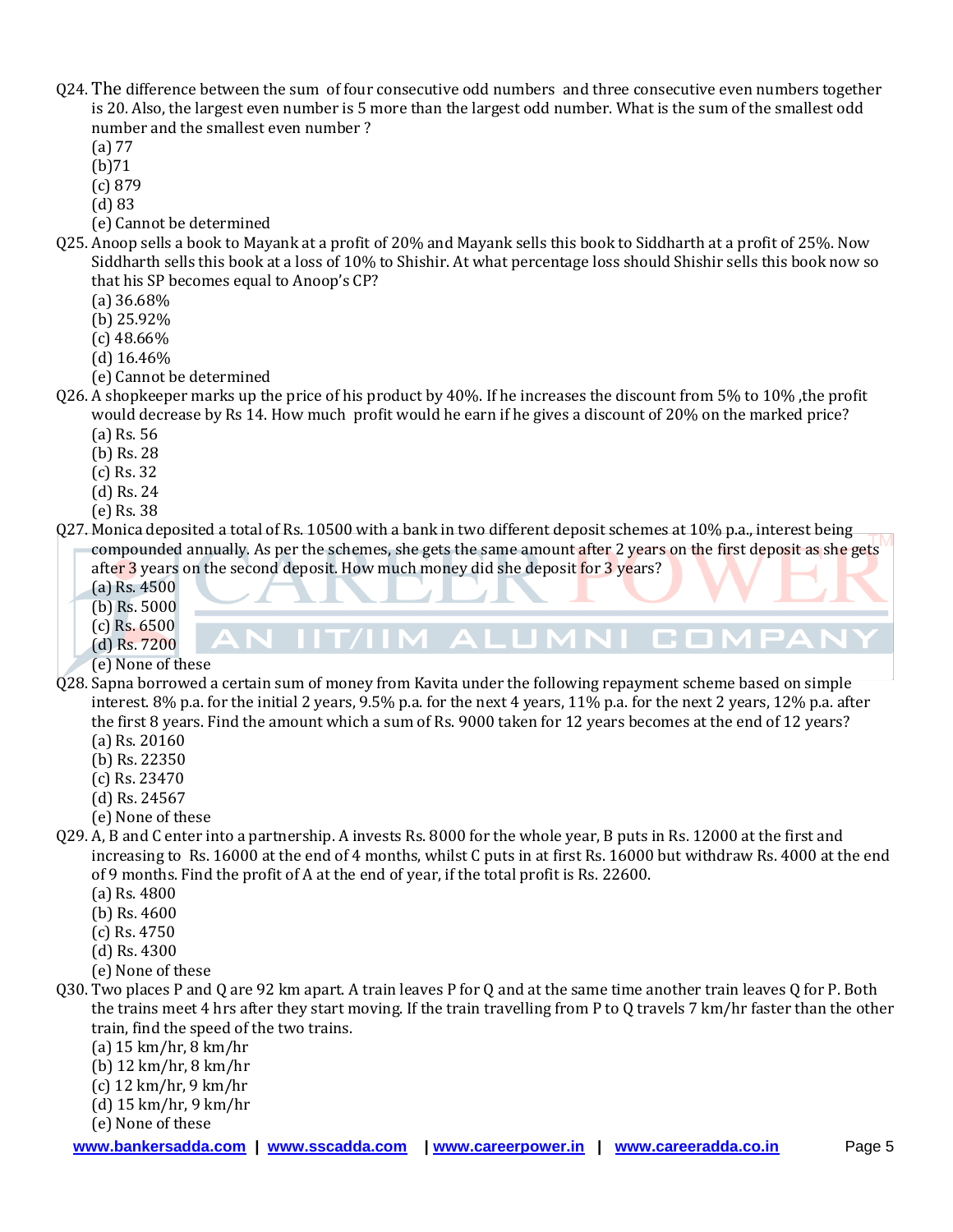Q31. A and B working together, can do a piece of work in  $4\frac{1}{3}$  $\frac{1}{2}$  hours. B and C working together can do it in 3 hours. C and

A working together can do it in 2 $\frac{1}{4}$  $\frac{1}{4}$  hours. All of them begin the work at the same time. Find how much time they will take to finish the piece of work?

- (a) 3 hours
- (b) 2 hours
- (c) 2.5 hours
- (d) 1 hours
- (e) None of these
- Q32. Raman took a loan of Rs. 15000 from Laxman. He was agreed that for the first three years rate of interest charged would be at 8% Simple Interest per annum and at 10% Compound Interest (compounded, annually) from the fourth year onwards. Ram did not pay anything until the end of the fifth year. How much would he repay if he clears the entire amount, only at the end of fifth year ? (inRs.)
	- (a) Rs. 22506
	- (b) Rs. 22105
	- (c) Rs. 22900
	- (d) Rs. 22500
	- (e) Rs. 22450
- Q33. Ram and Shyam are travelling from point A to B, which are 60 km apart. Travelling at a certain speed ram takes one hour more than Shyam to reach point B. If Ram doubles his speed he will take 30 minutes less than Shyam to reach point B. At what speed was Ram driving from point A to B ?
	- (a) 15 kmph
	- (b) 35 kmph
	- (c) 30 kmph
	- (d) 25 kmph
	- (e) 20 kmph
- Q34. 6 litres are drawn from a cask full of wine and it is then filled with water. 6 litres of the mixture are drawn and the cask is again filled with water. The quantity of wine now left in the cask is to that of the water in it as 121 : 23. How much does the cask hold?

**TM** 

- (a) 54 litres
- (b) 62 litres
- (c) 70 litres
- (d) 72 litres
- (e) None of these
- Q35. A passenger train leaves Calcutta at 4 PM and travels at the rate of 30 kilometres an hour. The mail train leaves Calcutta at 9 PM and travels, on a parallel line of rails, at the rate of 45 km an hour, when will the second train overtake the first?
	- (a) 10 hrs after the first train start
	- (b) 12 hrs after the second train starts
	- (c) 10 hrs after the second train starts
	- (d) 12 hrs after the first train starts
	- (e) None of these

**Directions (36-40):** What will be come in place of question mark (?) in the following number series ?

| Q36.14    | 8  |    | 11.5 | 22 | ? |
|-----------|----|----|------|----|---|
| (a) 54    |    |    |      |    |   |
| (b) 64    |    |    |      |    |   |
| $(c)$ 62  |    |    |      |    |   |
| (d) 58    |    |    |      |    |   |
| $(e)$ 56  |    |    |      |    |   |
| Q37.8     | 14 | 25 | 46   | 82 | ? |
| $(a)$ 132 |    |    |      |    |   |
| $(b)$ 130 |    |    |      |    |   |
| $(c)$ 138 |    |    |      |    |   |
| $(d)$ 168 |    |    |      |    |   |
| $(e)$ 148 |    |    |      |    |   |